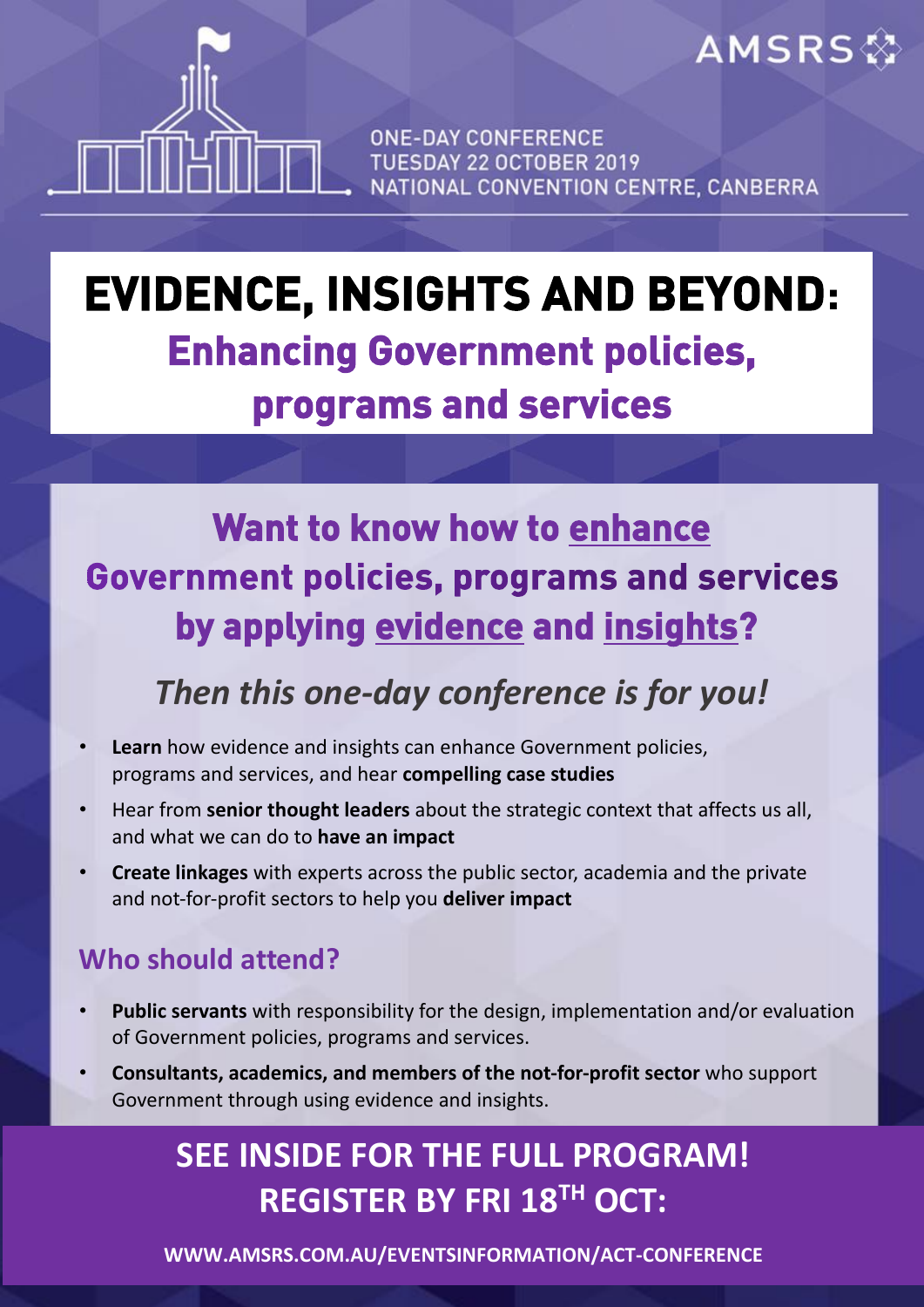#### **FROM 8.15 DELEGATE REGISTRATION**

| $9:00 - 10:40$  | <b>OPENING SESSION</b>                  | Session sponsored by                 |                                                                            |  |  |
|-----------------|-----------------------------------------|--------------------------------------|----------------------------------------------------------------------------|--|--|
|                 |                                         | <b>MILES MORGAN AUSTRALIA</b>        |                                                                            |  |  |
|                 | <b>WALLY BELL</b>                       | <b>Welcome to Country</b>            |                                                                            |  |  |
|                 | <b>ADAM ROWLAND</b>                     |                                      | Welcome from the conference chair                                          |  |  |
|                 | <b>ELISSA MOLLOY</b>                    | <b>Welcome from AMSRS</b>            |                                                                            |  |  |
|                 | <b>DR GORDON DE BROUWER PSM</b>         |                                      | Beyond the APS Review: Implications                                        |  |  |
|                 | <b>IPAA National President, and</b>     |                                      | for what we do and how we do it                                            |  |  |
|                 | APS Review panellist                    |                                      |                                                                            |  |  |
|                 | <b>LISA BOLTON</b>                      |                                      | QILT: Bridging the divide between<br>performance indicators and continuous |  |  |
|                 | Director QILT Research and              |                                      |                                                                            |  |  |
|                 | <b>Strategy, Social Research Centre</b> |                                      | improvement.                                                               |  |  |
|                 | <b>NICHOLAS GRUEN</b>                   | Skimming the surface or plumbing the |                                                                            |  |  |
|                 | <b>CEO Lateral Economics</b>            |                                      | depths? Research, advocacy, decisions                                      |  |  |
|                 |                                         | and evidence-based practice          |                                                                            |  |  |
| $10:40 - 11:00$ | <b>MORNING TEA</b>                      |                                      |                                                                            |  |  |
| $11:00 - 12:15$ | <b>SESSION 2 - BREAK-OUT SESSIONS</b>   |                                      |                                                                            |  |  |
|                 | <b>INFLUENCING OUR</b>                  | <b>MAKING THE MOST</b>               | <b>ENHANCING</b>                                                           |  |  |
|                 | <b>SOCIETY THROUGH</b>                  | OF INTEGRATED DATA                   | <b>EVALUATION</b>                                                          |  |  |
|                 | <b>RESEARCH</b>                         |                                      | <b>CAPABILITY</b>                                                          |  |  |
|                 | Session sponsored by                    |                                      |                                                                            |  |  |
|                 | <b>MCNAIR YELLOWSQUARES</b>             |                                      |                                                                            |  |  |
|                 | <b>GARRETT TYLER PARKER</b>             | <b>ANDREW LALOR</b>                  | <b>DUNCAN RINTOUL</b>                                                      |  |  |
|                 | (Pollinate)                             | (Dept of the Prime                   | (Rooftop Social)                                                           |  |  |
| 11:05           | <b>Understanding and</b>                | Minister and Cabinet)                | Developing a culture of                                                    |  |  |
|                 | influencing progressive                 | <b>Our integrated data</b>           | evidence-informed                                                          |  |  |
|                 | <b>Australians</b>                      | landscape                            | practice                                                                   |  |  |
|                 | <b>JOHN SCALES</b>                      |                                      |                                                                            |  |  |
|                 | (JWS Research) &                        | <b>SHANE CROSSMAN</b>                | <b>JOSEPHINE NORMAN</b>                                                    |  |  |
|                 | <b>ANDRES PUIG</b>                      | (Geoscience Australia)               | (Centre for Evaluation and                                                 |  |  |
| 11:25           | (The Civic Group)                       | <b>Location index:</b>               | Research, Vic DHHS)<br><b>Establishing and</b>                             |  |  |
|                 | <b>Successful research-</b>             | Joining data for better              |                                                                            |  |  |
|                 | informed social cohesion                | decision making                      | growing an internal<br>evaluation unit                                     |  |  |
|                 | policy in Victoria                      |                                      |                                                                            |  |  |
|                 | <b>FIONA HUGHES, CHARLES</b>            |                                      |                                                                            |  |  |
|                 | <b>COULTON</b> (Whereto Research)       |                                      |                                                                            |  |  |
|                 | <b>&amp; ROB WILMMETT</b>               | <b>MATTHEW JAMES</b>                 | <b>GERARD ATKINSON</b>                                                     |  |  |
|                 | (Dept of Employment)                    | (AIHW)<br>Health and welfare -       | (ARTD Consultants)                                                         |  |  |
| 11:45           | <b>Employer mobilisation</b>            |                                      | <b>Evaluating program</b>                                                  |  |  |
|                 | study: Enhancing                        | Integrated data and                  | portfolios using rubrics                                                   |  |  |
|                 | employment for people                   | insights                             |                                                                            |  |  |
|                 | with health conditions                  |                                      |                                                                            |  |  |
| 12:05           | <b>Discussion</b>                       | <b>Discussion</b>                    | <b>Discussion</b>                                                          |  |  |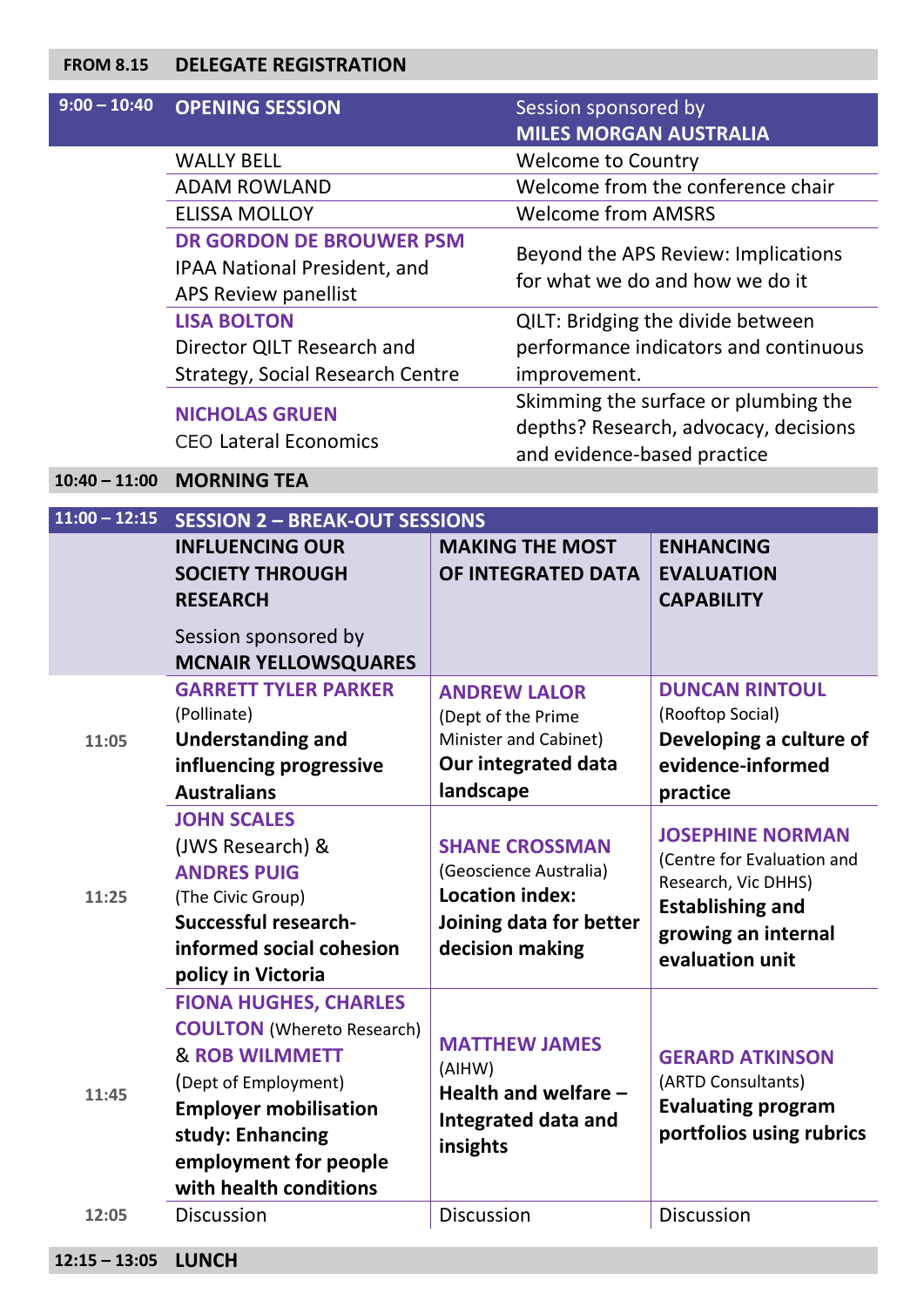| $13:05 - 14:20$ | <b>SESSION 3 - BREAK-OUT SESSIONS</b>                                                                                                                                                                 |                                                                                                                                                                                           |                                                                                                                                                                               |
|-----------------|-------------------------------------------------------------------------------------------------------------------------------------------------------------------------------------------------------|-------------------------------------------------------------------------------------------------------------------------------------------------------------------------------------------|-------------------------------------------------------------------------------------------------------------------------------------------------------------------------------|
|                 | <b>GETTING VALUE FROM</b><br><b>BEHAVIOURAL INSIGHTS</b>                                                                                                                                              | <b>LEVERAGING</b><br><b>TECHNOLOGY FOR</b><br><b>BETTER OUTCOMES</b>                                                                                                                      | <b>MAXIMISING OUR</b><br><b>IMPACT</b><br>Session sponsored by                                                                                                                |
|                 | Session sponsored by<br><b>ORIMA RESEARCH</b>                                                                                                                                                         |                                                                                                                                                                                           | <b>THE SOCIAL RESEARCH</b><br><b>CENTRE</b>                                                                                                                                   |
| 13:10           | <b>AMELIA JOHNSTON</b><br>(BETA)<br><b>Applying behavioural</b><br>insights in the Australian<br><b>Government:</b><br><b>Opportunities and</b><br>examples                                           | <b>A/PROF MATTHEW</b><br><b>MANNING (ANU) &amp;</b><br><b>PIERRE SKORICH (Dept</b><br>of Agriculture)<br><b>Economic analysis of</b><br>Government<br>interventions: A<br>shared approach | <b>DAMIAN CARMICHAEL</b><br>(Department<br>of Industry, Innovation and<br>Science)<br><b>Open Government:</b><br><b>Embedding deliberative</b><br>approaches into our<br>work |
| 13:30           | <b>PROF NICK BIDDLE</b><br>(ANU)<br><b>Using survey experiments</b><br>for Behavioural Insights:<br><b>Examples from the Life in</b><br><b>Australia Panel</b>                                        | <b>CON CHARALAMBOU</b><br>(Geoscience Australia)<br><b>The Australia</b><br><b>Exposure Information</b><br><b>Platform</b>                                                                | <b>DR NERIDA JOSS</b><br>(AIFS)<br><b>Moving beyond</b><br>dissemination: What can<br>integrated knowledge<br>translation offer the<br>research world                         |
| 13:50           | <b>AMY ARBERY</b><br>(Dept of the Environment and<br>Energy) &<br><b>PROF LIAM SMITH</b><br>(BehaviourWorks)<br><b>Collaborating to bridge the</b><br>policy/ research divide to<br>change behaviours | <b>JAMES WUNSCH</b><br>(Faster Horses)<br>Is this the death of<br>customer satisfaction<br>surveys for<br><b>Government?</b>                                                              | <b>LAURA CRADDOCK</b><br>(Leapfrog Research)<br><b>Beyond the report:</b><br><b>Getting impact</b>                                                                            |
| 14:10           | <b>Discussion</b>                                                                                                                                                                                     | Discussion                                                                                                                                                                                | Discussion                                                                                                                                                                    |

#### **14:20 – 14:40 AFTERNOON TEA**

| $14:40 - 16:20$ SESSION $4 - BALL$ ROOM | Session sponsored by<br><b>FASTER HORSES</b> |
|-----------------------------------------|----------------------------------------------|
| <b>PENNY DAKIN</b>                      | Innovate, evaluate and implement:            |
| CEO, Australian Research Alliance       | Co-designing new approaches to               |
| for Children and Youth                  | building an evidence base                    |
| <b>BRIAN LEE-ARCHER</b>                 | Riding the data lifecycle towards better     |
| Managing Director, Accenture,           | outcomes within the 'Goldilocks Zone'        |
| <b>Govt and Health Practice</b>         |                                              |
| <b>PANEL DISCUSSION</b>                 |                                              |
| PENNY DAKIN, NICHOLAS GRUEN,            | So what and what's next?                     |
| <b>LISA BOLTON, BRIAN LEE-ARCHER</b>    |                                              |
| Close                                   |                                              |